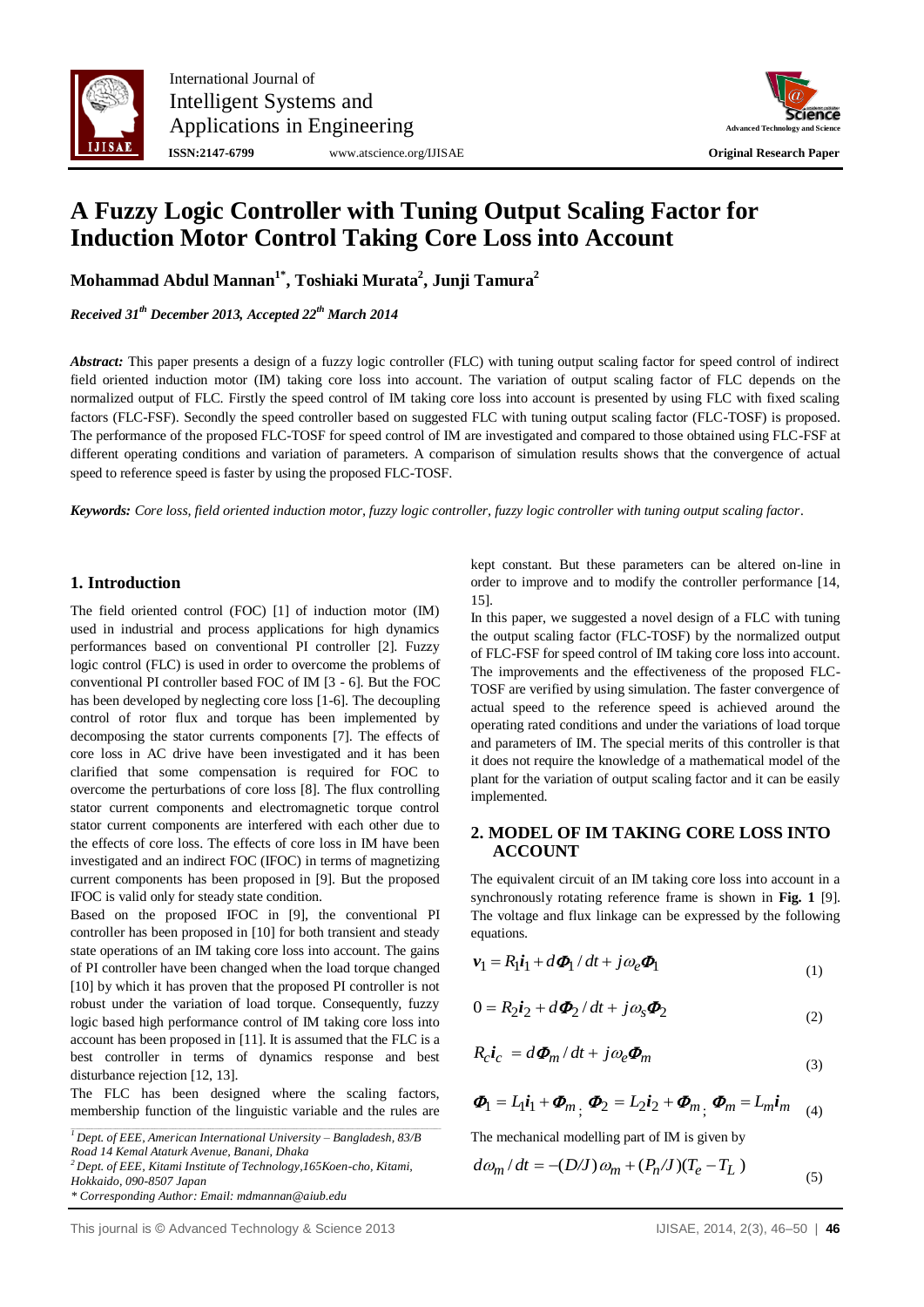with

$$
T_e = P_n (L_m / L_2) (i_{mq} \Phi_{2d} - i_{md} \Phi_{2q})
$$
\n(6)

where, symbols  $R_1$ ,  $R_2$ ,  $R_m$  indicate stator, rotor and core loss resistances.  $L_1$ ,  $L_2$ ,  $L_m$  indicate stator and rotor leakage and mutual inductances.  $P_n$  indicates number of pole pair.  $\omega_e$ ,  $\omega_m$ ,  $\omega_s$  indicate synchronous, rotor and slip speeds.  $v_1$ indicates stator voltage vector.  $i_1$ ,  $i_2$ , $i_m$ ,  $i_i$  indicate stator, rotor, magnetizing and core loss current vectors.  $\boldsymbol{\Phi}_1$ ,  $\boldsymbol{\Phi}_2$ ,  $\boldsymbol{\Phi}_g$  indicate stator, rotor and air gap flux vectors. *T<sup>e</sup>* , *T<sup>L</sup>* indicate electrical and load torques. *J*, *D* indicate total inertia and damping factor. Suffix *d* and *q* indicate direct axis and quadrature axis components.



**Fig. 1.**Equivalent circuit of IM taking core loss into account.



**Fig. 2**. Control structure of IM taking core loss into account based on PI controller

According to the IFOC theory [9], the rotor flux and electromagnetic torque are decomposed into  $i_{md}$  and  $i_{md}$ components. Consequently, the constraint of IFOC can be written by the following expression.

$$
\Phi_{2d} = \text{Constant}; \quad \Phi_{2q} = 0 \tag{7}
$$

Hence, the rotor flux and electromagnetic torque are decoupled from each other, and can be separately controlled as desired. Then the behaviour of IM can be described by the following simplified model equations [9]:

$$
\Phi_{2d} = L_{m} i_{md} \tag{8}
$$

$$
T_e = P_n(L_m/L_2)i_{mq}\Phi_{2d}
$$
\n<sup>(9)</sup>

$$
\omega_s = (R_2 L_m / L_2)(i_{mq}/\Phi_{2d})
$$
\n<sup>(10)</sup>

According to the theory of IFOC, the whole control system structure based on PI controller is shown in **Fig. 2** [10]. There are three PI controllers are used one for speed control and the others

for stator currents control. Due to the drawbacks of conventional PI controller, a FLC was proposed for replacing PI speed controller.

### **3. DESIGN OF A FLC WITH TUNING OUTPUT SCALING FACTOR FOR IM SPEED CONTROL**

The discrete time form of PI speed controller (see Fig. 2) can be written by the following equation.

$$
\Delta i_{mq}^*(k) = K_p \Delta e(k) + K_i T_s e(k)
$$
\n(11)

where, 
$$
e(k) = \omega_m^*(k) - \omega_m(k)
$$
,  
\n $\Delta e(k) = e(k+1) - e(k)$ ;  
\n $\Delta i_{mq}^*(k) = i_{mq}^*(k+1) - i_{mq}^*(k)$ , superscript

"\*"indicates the desired or reference value.  $K_p$  and  $K_i$  indicate proportional and integral constant.  $k$  and  $T<sub>s</sub>$  indicate sampling instant and sampling time.

Control structure of a standard FLC is shown inn **Fig. 3**. The structure of a standard FLC can be seen as a traditional PI controller, so the design of FLC is explained in the following:

### **3.1. Fuzzification**

Like a PI controller, the speed error  $e(k)$  and its variation  $\Delta e(k)$ are considered as input linguistic variables and the change of magnetizing *q*-axis current  $\Delta i_{mq}^*(k)$  is considered as the output linguistic variable. For convenience, the inputs and output of the FLC are scaled with three different coefficients  $K_e$ ,  $K_{\Delta e}$  and  $K_i$ (see Fig. 3). These scaling factors play an important role for FLC in order to achieve a good behaviour in both transient and steady state conditions. These scaling factors can be constants or variable.



**Fig. 3** Control structure of a standard FLC.

In this work, seven membership functions with overlap, of triangular shape are used for each input and output variable. The membership functions of linguistic variable are shown in **Fig. 4**. The linguistic variables are represented by NB (Negative Big), NM (Negative Medium), NS (Negative Small), Z (Zero), PS (Positive Small), PM (Positive Medium) and PB (Positive Big). The grade of input membership functions can be obtained as follows.

$$
\mu(x) = [w - 2|x - m|]/w
$$
 (12)

where,  $\mu(x)$  is the value of grade of membership, *w* is the width and *m* is the coordinate of the point at which the grade of membership is 1, *x* is the value of the input variable.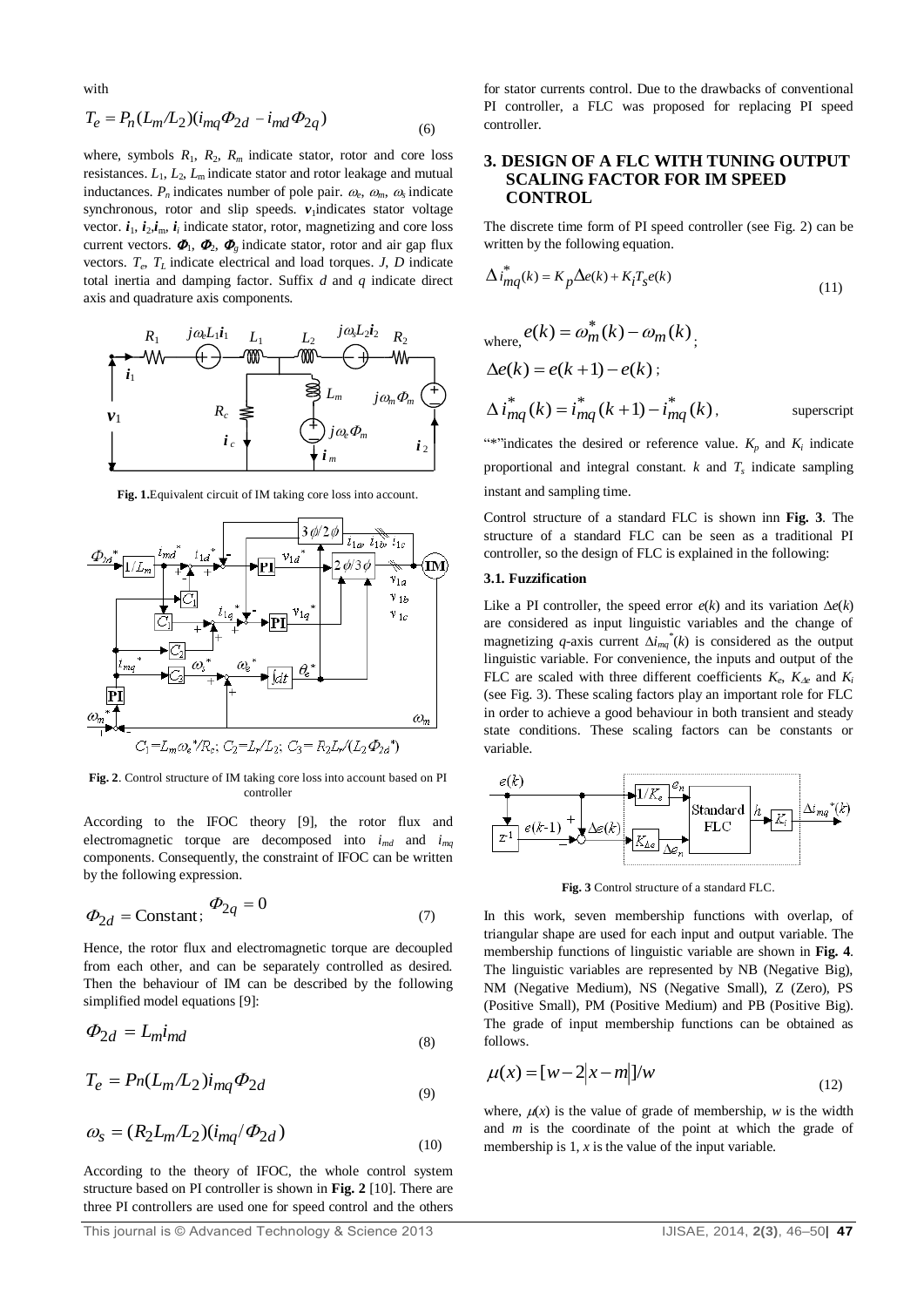

**Fig. 4** Membership functions of input and output of FLC.

### **3.2. Rule Base**

By using the scaling factors of input variables are normalized within the range –1 to 1 and then the range of output variable of FLC is also within  $-1$  to 1. Here, we defined  $e_n \Delta e_n$  and h as normalized speed error, change of speed error and change of magnetizing *q*-axis current (see Fig 3). The fuzzy mapping of the input variables to the output is represented by fuzzy IF-THEN rules of the following form:

IF  $< e_n$  is ZO> and  $<\Delta e_n$  is NB> THEN  $< h$  is NM>

IF  $\lt e_n$  is NB $>$  and  $\lt \Delta e_n$  is PB $>$  THEN  $\lt h$  is ZO $>$ 

Since the number of membership function for each input is seven, there are total 49 rules to achieve desired speed trajectory. The entire rule base is given in **Table 1**.

**Table 1.** Fuzzy rule table

| $\Delta i_{mq}^{\quad n}$     |    | $\Delta e_{\omega}$ <sup>n</sup> |    |    |    |    |    |    |
|-------------------------------|----|----------------------------------|----|----|----|----|----|----|
|                               |    | $_{\rm NB}$                      | NΜ | NS | ZO | PS | PM | PВ |
| $\blacksquare$<br>$e_{\rm s}$ | NB | NB                               | NΒ | NΜ | NΜ | NS | NS | ZO |
|                               | NΜ | NB                               | NΜ | NΜ | NS | NS | ZO | PS |
|                               | NS | NM                               | NΜ | NS | NS | ZΟ | PS | PS |
|                               | ZO | NM                               | NS | NS | ZΟ | PS | PS | PM |
|                               | PS | NS                               | NS | ZO | PS | PS | PM | PM |
|                               | PM | NS                               | ZΟ | PS | PS | PM | PM | PB |
|                               | PB | ZO                               | PS | PS | PM | PM | PB | PB |

#### **3.3. Inference and Defuzzification**

From the rule base in Table 1, the inference engine provides fuzzy value of *h*, and then crisp numerical value of  $\Delta i_{mq}^*$  is obtained by using defuzzification procedure. The most popular method on inference and defuzzification is Mamdani's max-min (or sum-product) composition with centre of gravity method. In this work, we used the Mamdani type fuzzy inference and defuzzification method. The centre of gravity method [15] is used for defuzzification to obtain *h*. The normalized output function is given as

$$
h = \sum_{i=1}^{N} \mu_i C_i / \sum_{i=1}^{N} \mu_i
$$
\n(13)

where,  $N$  is total number rules,  $\mu_i$  is the membership grade for *i*th rule and  $C_i$  is the coordinate corresponding to the maximum value of the respective consequent membership function  $[C_i \in \{-0.75, -1.0\}]$ 0.5, -0.25, 0.0, 0.25, 0.5, 0.75}]. After finding out *h*, the actual desired first difference magnetizing current,  $\Delta i_{mq}^*$ , can be found out by product of scaling factor  $K_i$  as shown in Fig. 3.

### **3.4. Proposed Output Scaling Factor Variation**

In sub- sections 3.1 to 3.3 described to design a FLC with fixed scaling factors of input and output variables. The FLC-FSF provides good performances at rating operating conditions and for load rejection. We proposed FLC-TOSF where the output factor is tuned in on-line to improve the performance of FLC-FSF in terms of the convergence of actual speed to the reference speed. In the proposed control system, the tuning of output factor

 $\hat{K}_{it} = K_i + (1 - h)$ <sup>14</sup> According to equation (14), the scaling factor  $K_{it}$  is used instead of  $K_i$  in Fig. 3.

### **4. SIMULATION RESULTS**

In order to verify the performance of the proposed FLC-TOSF for speed control of IM drive, simulations were carried out. The ratings and parameters of the IM model are listed in **Table 2**.

The value of sampling period is chosen 75 usec. For FLC-FSF, the scaling factors are chosen as  $K_e = 304.74$ ,  $K_{\text{Ae}} = 2.1$  rad/sec and  $K_i = 0.0162$ . For PI current control, the PI constants are chosen as  $K_p = 3.0$  and  $K_i = 1500.0$ . The mentioned scaling factors and PI gains are selected by trial and error method to achieve as good as performance of FLC-FSF and PI controller.

**Table 2.** Ratings and Parameters of IM

| <b>Ratings</b> |               |                                           | <b>Parameter values</b>                                         |  |  |  |  |  |
|----------------|---------------|-------------------------------------------|-----------------------------------------------------------------|--|--|--|--|--|
| 1.1            | kW.           |                                           | $200/\sqrt{3}R_1$ = 0.2842 $\Omega$ , $R_2$ = 0.2878 $\Omega$ , |  |  |  |  |  |
| voltage/phase, |               |                                           | slip=0.03, $R_c$ =329.667 $\Omega$                              |  |  |  |  |  |
|                | 6 pole, 50 Hz | $L_s = 28.3$ mH, $L_r = 28.8$ mH, $L_m =$ |                                                                 |  |  |  |  |  |
|                |               |                                           | 26.8 mH,                                                        |  |  |  |  |  |
|                |               |                                           | $J = 0.0179$ Kg-m <sup>2</sup> , $D = 0.0$                      |  |  |  |  |  |

Fig. 5 shows the transient and steady state responses of speed regulation of IM for various operating conditions. Fig. 5 (a) and (b) show the transient responses of speed where speed is changed from 0 r/min to 970 r/min (rated value) at  $t = 0$  sec and the load torque is changed 50% to 100% of its rated value at  $t = 0.75$  sec. The 50% load torque is reduced again at  $t = 1.25$  sec. It is comprehended from Fig. 5 (a) that the convergence of actual speed to the reference speed is faster by using the proposed FLC-TOSF. Fig. 5(b) shows that the transient performance of FLC-FSF is improved by using the proposed FLC-TOSF. Fig. 5 (c) also shows that the transient response of speed regulation can be achieved by using the proposed FLC-TOSF.

In order to show the robustness of FLC-FSF and FLC-TOSF against parameters variation  $(R_2 \text{ and } J)$ , simulation results, are presented as shown in Figs. 6 and 7. It can be seen that nonovershoot speed response is obtained against the large deviations of rotor resistance and inertia by using the FLC-FSF or FLC-TOSF. The transient response of FLC-FSF is also improved by using the proposed FLC-TOSF.



(a) Speed transient from 0 r/min to 970 r/min at 0 sec.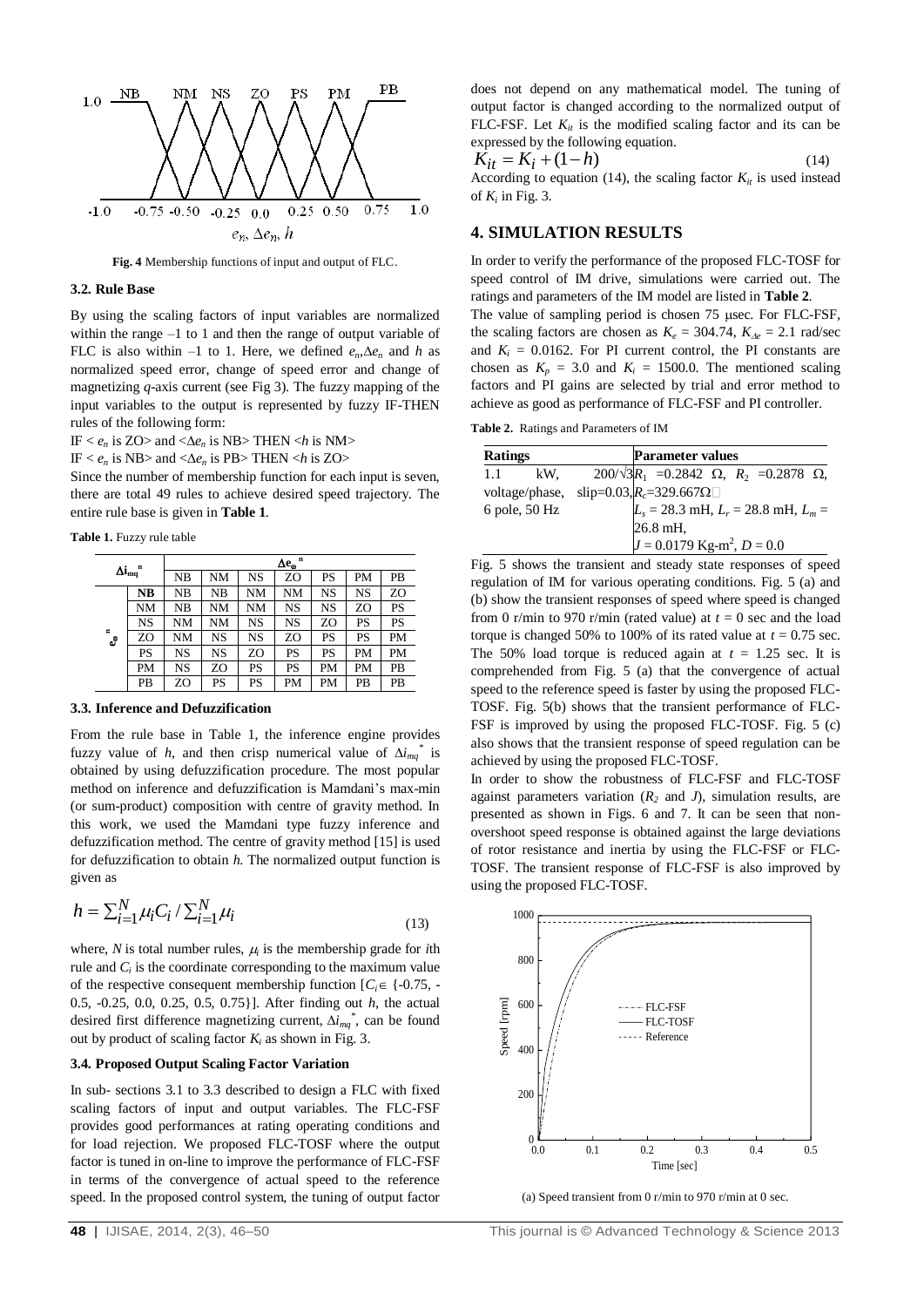

(b) Speed transient response by applying 100% rated torque at 0.75sec and 50% rated torque at 1.25 sec.



(c) Speed transient from 0 r/min to 970 r/min followed by speed reversion from 970 r/min to –970 r/min at 0.75 sec.

**Fig. 5**. Simulation results of the speed regulation of IM for both FLC-FSF and FLC-TOSF.



(a)  $\Delta R_2$  = +50% of rated  $R_2$ 



(b)  $\Delta R_2 = -50\%$  of rated  $R_2$ 

Fig. 6. Simulation results of the speed regulation of IM considering R<sub>2</sub> variation.



(a)  $\Delta J = -50\%$  of rated *J* 



(b)  $\Delta J = +100\%$  of rated *J* 

**Fig. 7.** Simulation results of the speed regulation of IM considering *J* variation.